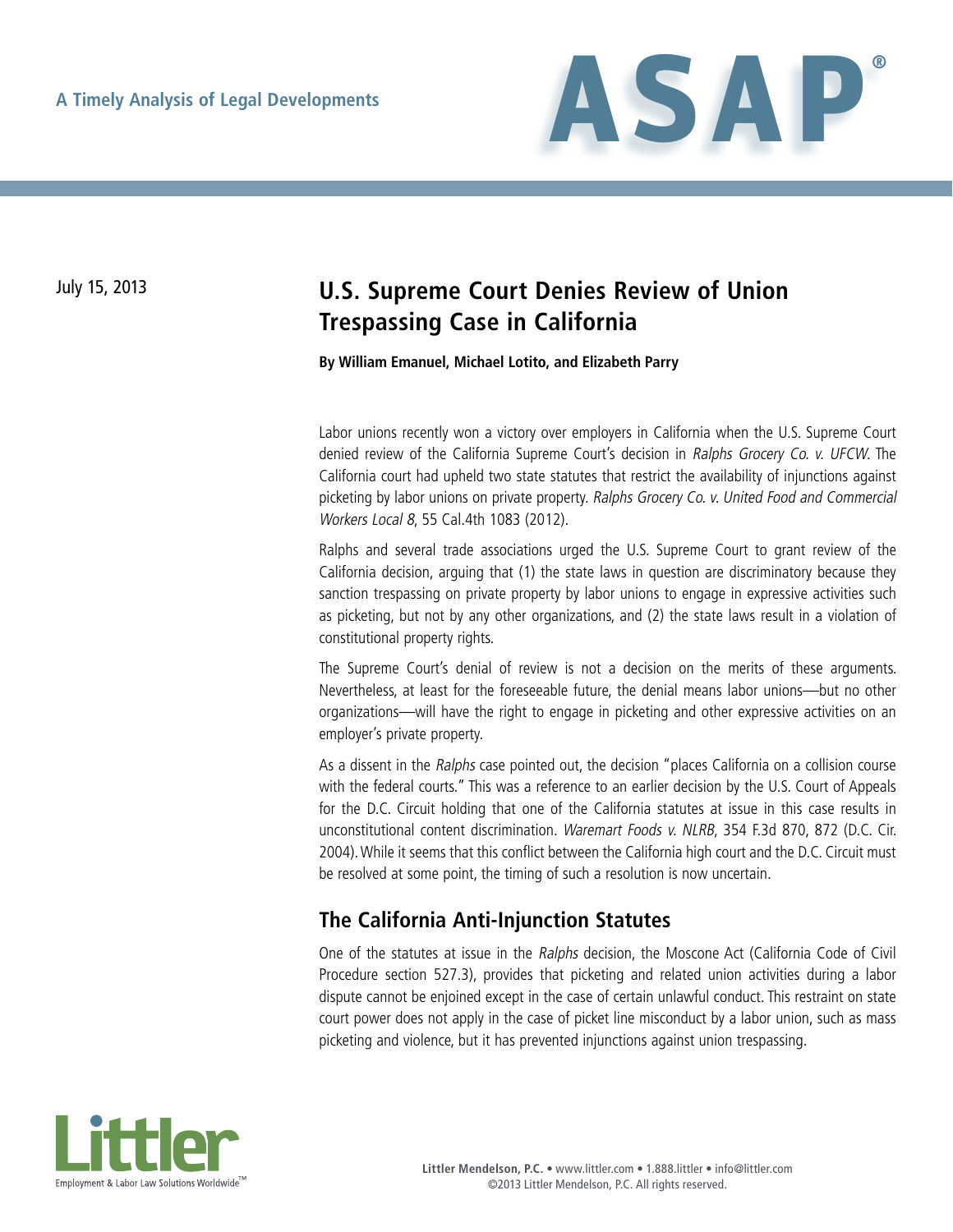The second statute, California Labor Code section 1138.1, limits the authority of state courts to issue an injunction in a labor dispute and establishes several difficult requirements that an employer must overcome to obtain an injunction against union trespassing or picket line misconduct, such as mass picketing and violence. This statute has effectively prevented employers from obtaining injunctions in labor disputes.

### **Free Speech Precedent in Labor Disputes**

The disagreement between the D.C. Circuit and the California Supreme Court results primarily from opposing views of U.S. Supreme Court precedent involving content discrimination under the First Amendment and the Equal Protection Clause of the U.S. Constitution. Two U.S. Supreme Court decisions are the focus of this debate.

In the first decision, Police Department of the City of Chicago v. Mosely, 408 U.S. 92 (1972), the Supreme Court declared that a law is unconstitutional if it makes a distinction between labor picketing and other picketing; describes permissible picketing in terms of its subject matter; or grants the use of a forum to people whose views the government finds acceptable while denying use of the same forum to those wishing to express less favored or more controversial views.

In the second decision, Carey v. Brown, 447 U.S. 455 (1980), the Supreme Court declared that a government cannot discriminate between lawful and unlawful conduct based upon the content of a demonstrator's communication. The Court also held that the government cannot presuppose that labor picketing is more deserving of First Amendment protection than public protests over other economic, social, and political issues.

The D.C. Circuit followed these decisions in determining that the Moscone Act constituted a clear case of content discrimination under the U.S. Constitution. The California Supreme Court, however, distinguished the decisions, finding that the California statutes did not restrict anyone's speech, and noting that Mosely and Carey involved public forums, while the Ralphs case involved a private forum.

In addition, the California Supreme Court interpreted the Moscone Act to include a reaffirmation of several older California decisions that permitted labor unions to picket on the private property of retail stores. Those cases permitted picketing based primarily on the notion that the property rights of the store owners had been diluted by inviting the general public to patronize the stores, resulting in a "property right worn thin by public usage." Schwartz-Torrance Investment Corp. v. Bakery & Confectionery Workers' Union, 61 Cal. 2d 766 (1964); In re Lane, 71 Cal. 2d 872 (1969); Sears, Roebuck & Co. v. San Diego County District Council of Carpenters, 25 Cal. 3d 317 (1979).

### **Arguments Not Considered**

The California Supreme Court's decision in Ralphs was silent on two compelling arguments. First, a constitutional doctrine known as Machinists preemption prohibits state governments from providing assistance to a union in a labor dispute because doing so would interfere with the free play of economic forces between labor and management under the National Labor Relations Act (NLRA). Under this doctrine, favoring union activity through selective application of state laws, such as a trespass law, is outside the power of the state. Rum Creek Coal Sales, Inc. v. Caperton, 926 F.2d 353 (4th Cir. 1991) ("Rum Creek I"), 971 F.2d 1148 (4th Cir. 1992) ("Rum Creek II"), 31 F.3d 169 (4th Cir. 1994) ("Rum Creek III"). In fact, the U.S. Supreme Court has expressly stated that a state may not withhold the protection of an anti-trespass law from an employer involved in a labor dispute. Livadis v. Bradshaw, 512 U.S. 107, 119 n. 13 (1994).

The second argument is that the state statutes involved here are unconstitutional because they infringe on property rights protected by the Fifth and Fourteenth Amendments to the U.S. Constitution. Although constitutional property rights are not absolute, U.S. Supreme Court precedent protecting such rights extends to an employer's private property if it does not constitute a "public forum"—such as the common areas of a shopping center under the Pruneyard doctrine discussed below. Central Hardware Co. v. NLRB, 407 U.S. 539 (1972); Lloyd Corp. v. Tanner, 407 U.S. 551 (1972).

### **Application to Facilities Other than Retail Stores**

As noted above, the Ralphs decision upheld the Moscone Act by relying on several older California decisions permitting labor union picketing on the private property of retail stores. The main rationale underlying those decisions, however, was the notion that retail stores had diluted their private property rights by inviting the general public to patronize their stores. This rationale would not apply to employers that do not operate retail establishments, such as manufacturing companies.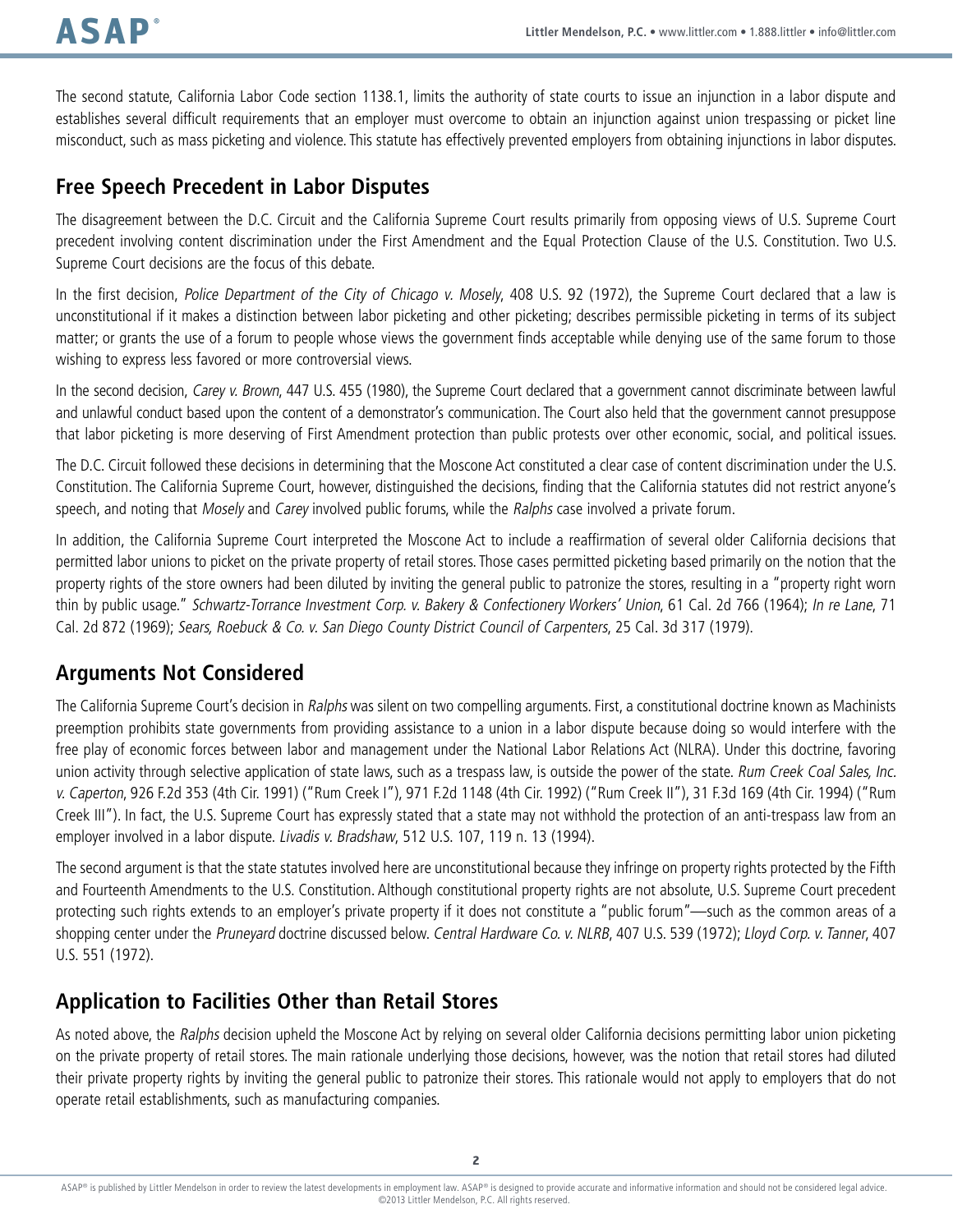Thus, non-retail employers should have a persuasive argument that the right to picket on private property under the Moscone Act is limited to retail stores and does not apply to manufacturing and other non-retail facilities where property rights have not been "worn thin by public usage." The same argument can be made with slightly less force by other employers, such as hospitals and educational institutions, that invite only certain members of the public onto their premises for a limited purpose, and not the general public.

## **Relief from Picket Line Misconduct and Union-Led "Flash Mobs"**

A potential silver lining in the Ralphs decision is found in a concurring opinion by the Chief Justice, which was joined by two other members of the Court and approved by a dissenting justice, thus composing a majority of the Court. The opinion declares that the only legitimate objective of picketing is to transmit information to the public, and any interference with an employer's business by other means is legally unprotected. In addition, the opinion states that an employer can adopt rules to prevent such interference and unions must follow them, and a union that fails to do so will be guilty of an "unlawful trespass" and may be excluded.

The Chief Justice's concurring opinion also emphatically rejects picketing by labor unions inside an employer's premises, explaining that such conduct "would invariably interfere with the business activities being conducted inside and annoy and harass patrons." The Chief Justice stated further that "although labor may conduct its activities at the entrance of the business, it may not enter the business to do so."

These pronouncements should be construed as authorizing California trial courts to grant injunctive relief against union interference with a business by mass picketing and violence during a labor dispute, as well as relief from a recent development in California involving store invasions by union-led "flash mobs." While the injunction hurdles in Labor Code section 1138.1 remain intact, trial courts now have direction from a majority of the state's high court to construe that statute in a more reasonable way than in the past and therefore grant the type of relief that was commonly available before it was adopted.

In addition, police officers—who usually provide minimal protection against union misconduct, including the recent "flash mob" invasions of retail stores—should be encouraged by the Chief Justice's instructions to provide protection from such unlawful conduct.

### **NLRB Precedent on Union Access**

It remains to be seen how the National Labor Relations Board will react to the denial of review by the Supreme Court in this case. In the landmark Lechmere decision, the Supreme Court held that an employer can lawfully bar union representatives from private property without violating the National Labor Relations Act (absent extraordinary circumstances that seldom exist). Lechmere, Inc. v. NLRB, 502 U.S. 527 (1992). The Lechmere precedent, however, does not apply in the absence of a private property right.

The NLRB has previously followed the lead of the D.C. Circuit in the Waremart decision in finding that California employers did not commit an unfair labor practice by barring unions from private property because state law, properly analyzed under the federal Constitution, did not permit access to such property. Albertson's, Inc., 351 NLRB 254 (2007); Southern Monterey County Hospital dba George Mee Memorial Hospital, 348 NLRB 327 (2006). But now the California high court has held that, at least in the case of retail establishments, unions do have a right to such access.

This conflict may prompt the current NLRB to switch to the precedent of the California Supreme Court in Ralphs instead of the D.C. Circuit's precedent in Waremart. But if that happens, the D.C. Circuit might not acquiesce, given the strong constitutional rationale of its decision. This suggests that the issue decided in Ralphs may resurface in a confrontation between the NLRB and the D.C. Circuit—eventually leading to another opportunity for the Supreme Court to review the holding in the Ralphs decision. Hopefully for employers, that review would also include the issues of Machinists preemption and constitutional property rights discussed above.

# **Narrowing of California's Pruneyard Doctrine**

The U.S. Supreme Court was not asked to consider a separate part of the Ralphs decision that contains another silver lining for some companies, especially retailers. The decision sharply limits California's Pruneyard doctrine, which treats certain private shopping center property as a "public forum" open to expressive activities under the state constitution. Robins v. Pruneyard Shopping Center, 23 Cal.3d 899 (1979); Fashion Valley Mall, LLC v. NLRB, 42 Cal. 4th 850 (2007).